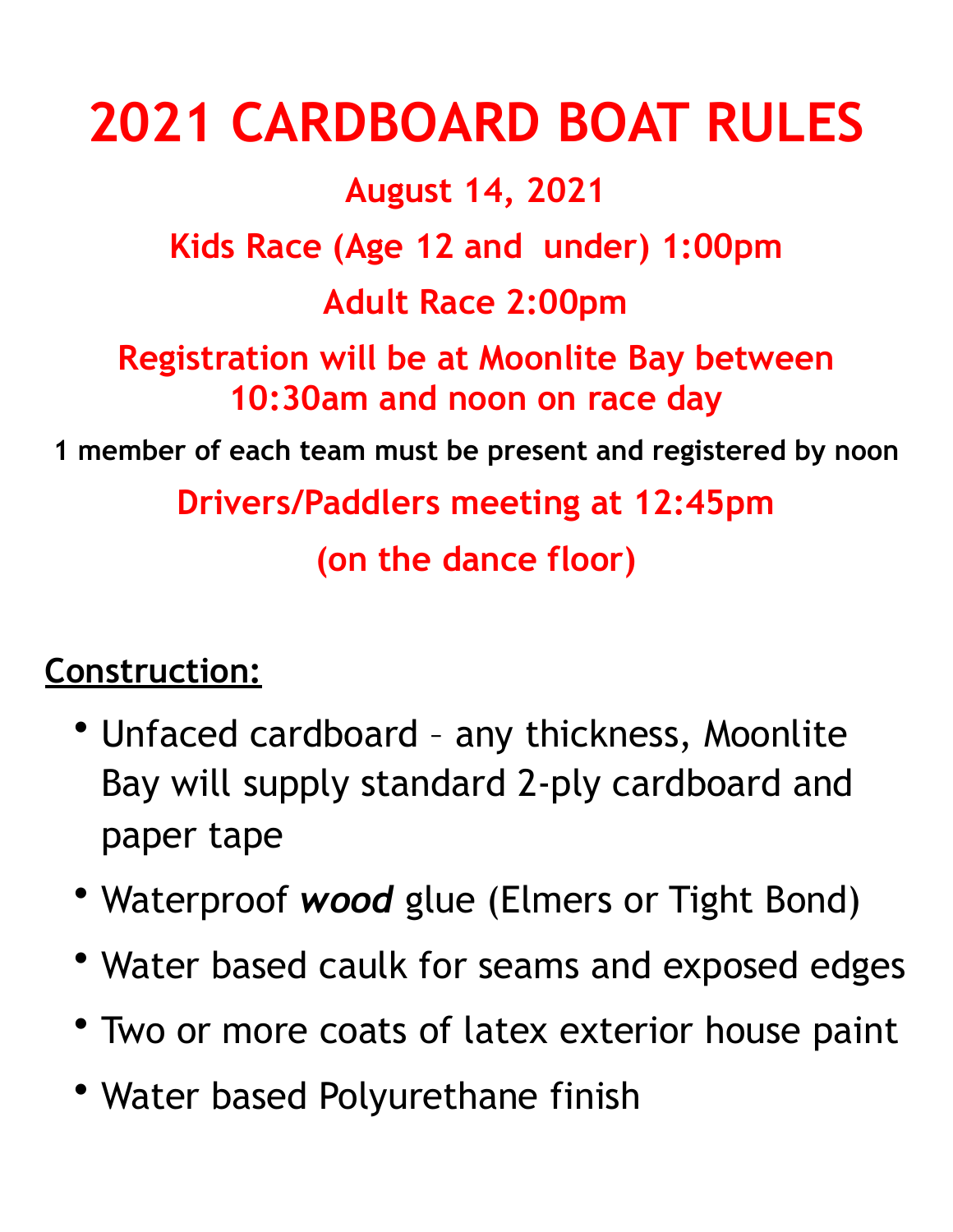• Decorations that do *NOT* affect boat performance or water tightness

## **Not Permitted**

- Epoxies (two part materials)
- Roofing cement
- Any plastic tapes or duct tape or similar tapes
- Floatation materials of any kind (Styrofoam or foam board)
- Rubberized materials
- Finished box board (like beer cases)
- Flex Seal of any kind ;-)

The 2021 Entry fee of \$50 will get you the seven pieces of two-ply cardboard and paper tape that you need to build a "standard" 13-Foot boat. You will need to purchase at least a full gallon of glue, caulk, and finish materials. These will all be available at Crosslake Ace Hardware, or other building supply retailers. Other boat designs are